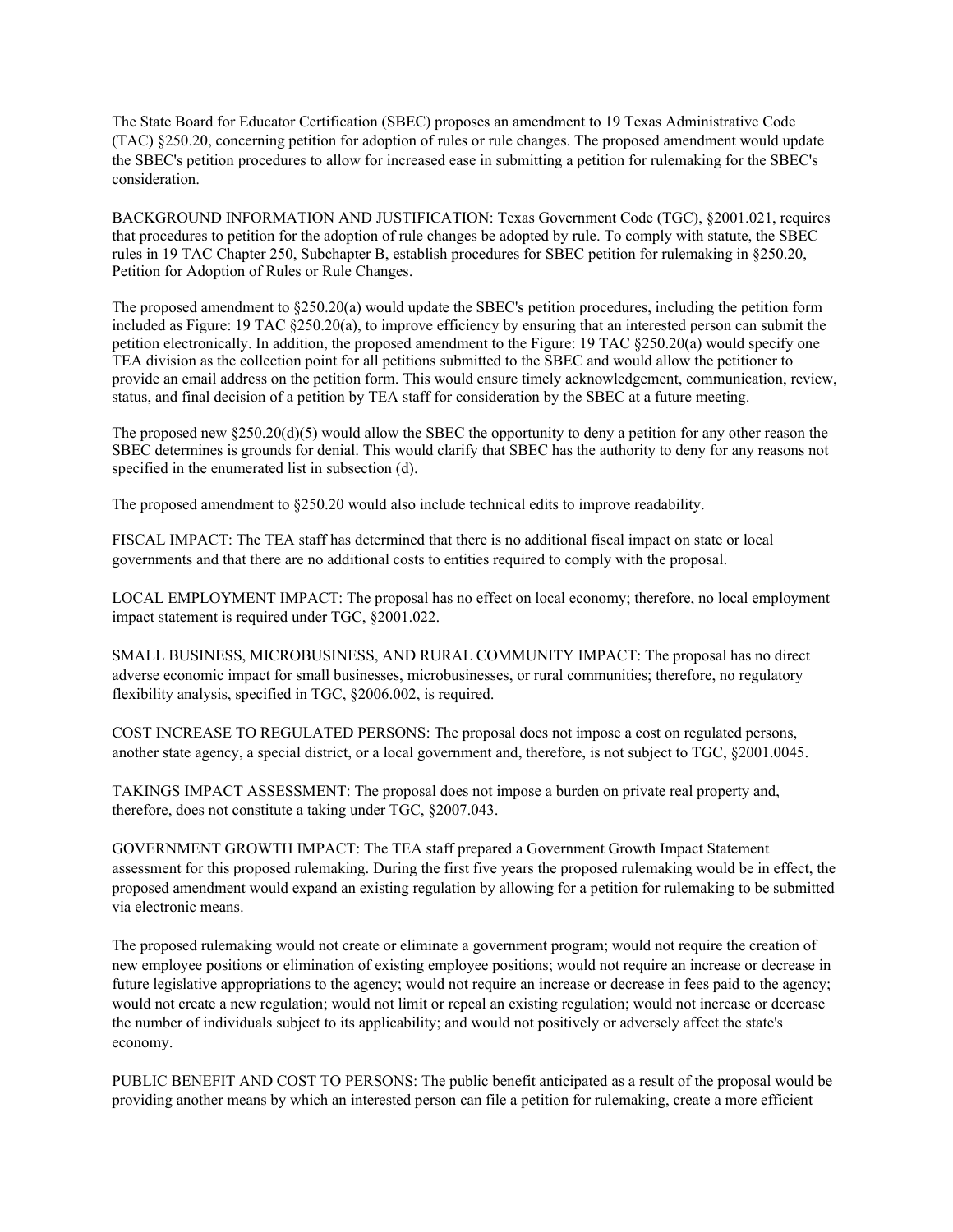process, and reflect current procedures. There is no anticipated economic cost to persons who are required to comply with the proposal.

DATA AND REPORTING IMPACT: The proposal would have no new data and reporting impact.

PRINCIPAL AND CLASSROOM TEACHER PAPERWORK REQUIREMENTS: The TEA staff has determined the proposal would not require a written report or other paperwork to be completed by a principal or classroom teacher.

PUBLIC COMMENTS: The public comment period on the proposal begins March 18, 2022, and ends April 18, 2022. A form for submitting public comments is available on the TEA website at https://tea.texas.gov/About\_TEA/Laws\_and\_Rules/SBEC\_Rules\_(TAC)/Proposed\_State\_Board\_for\_Educator\_Cert ification Rules/. The SBEC will take registered oral and written comments on the proposal at the April 29, 2022 meeting in accordance with the SBEC board operating policies and procedures. All requests for a public hearing on the proposal submitted under the Administrative Procedure Act must be received by the Department of Educator Preparation, Certification, and Enforcement, Texas Education Agency, 1701 North Congress Avenue, Austin, Texas 78701, Attention: Ms. Emily Garcia, associate commissioner for educator preparation, certification, and enforcement, not more than 14 calendar days after notice of the proposal has been published in the *Texas Register* on March 18, 2022.

STATUTORY AUTHORITY. The amendment is proposed under Texas Education Code (TEC), §21.035(b), requires the Texas Education Agency (TEA) to provide the SBEC's administrative functions and services; TEC, §21.041(a), which authorizes the SBEC to adopt rules as necessary to implement its procedures; and TEC, §21.041(b)(1), which requires the SBEC to propose rules that provide for the regulation of educators and the general administration of the TEC, Chapter 21, Subchapter B, in a manner consistent with the TEC, Chapter 21, Subchapter B; and Texas Government Code, §2001.021, which authorizes a state agency to prescribe by rule the form for a petition and the procedure for the submission, consideration, and disposition.

CROSS REFERENCE TO STATUTE. The proposed amendments implement Texas Education Code (TEC), §21.035(b) and §21.041(a) and (b)(1), and Texas Government Code (TGC), §2001.021.

<rule>

§250.20. Petition for Adoption of Rules or Rule Changes.

(a) Any interested person, as defined in Texas Government Code (TGC) , §2001.021, may petition for the adoption, amendment, or repeal of a rule of the State Board for Educator Certification (SBEC) by filing a petition on the [a] form provided in this subsection. The petition shall be signed and submitted to the designated Texas Education Agency (TEA) office. The TEA staff shall evaluate the merits of the petition [proposal] to determine whether to recommend that rulemaking proceedings be initiated or that the petition be denied.

Figure: 19 TAC §250.20(a) [Figure: 19 TAC §250.20(a)]

(b) In accordance with  $TGC$  [the Texas Government Code], §2001.021, the TEA staff must respond to the petitioner within 60 calendar days of receipt of the petition.

(1) Where possible, the recommendation concerning the petition shall be placed on the next SBEC agenda, and the SBEC shall act on the petition within 60 calendar days [the 60-calendar-day time limit].

(2) Where the time required to review the petition or the scheduling of SBEC meetings will not permit the SBEC to act on the petition within the required 60 calendar days, the TEA staff shall respond to the petitioner within the required 60 calendar days, notifying the petitioner of the date of the SBEC meeting at which the recommendation will be presented to the SBEC for action.

(c) The SBEC will review the petition and the recommendation and will either deny the petition, giving reasons for the denial, or direct the TEA staff to begin the rulemaking process [or deny the petition, giving reasons for the denial] . The TEA staff will notify the petitioner of the SBEC's action related to the petition.

(d) Without limitation to the reasons for denial in this subsection, the SBEC may deny a petition on the following grounds:

(1) the SBEC does not have jurisdiction or authority to propose or to adopt the petitioned rule;